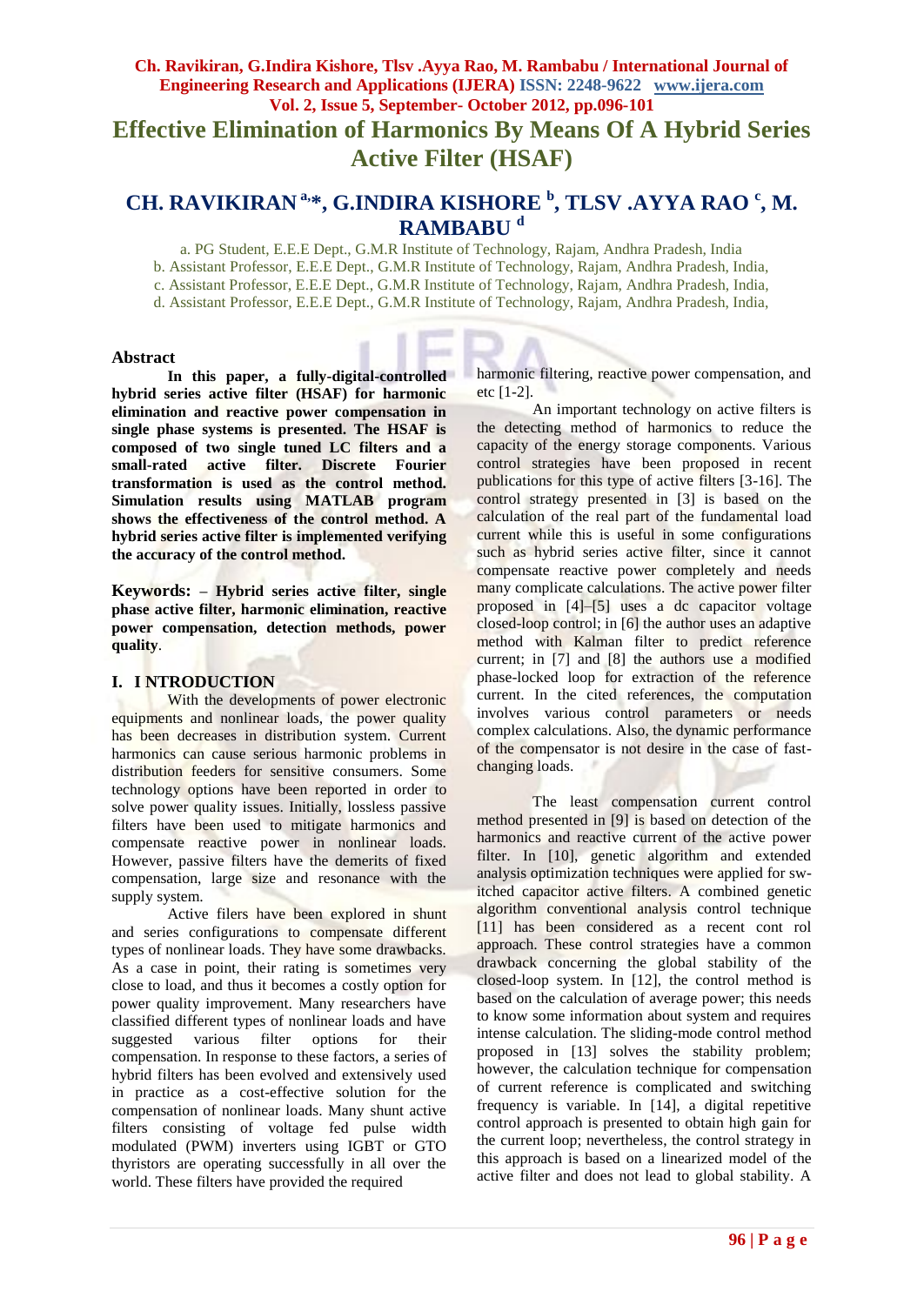deadbeat control strategy is introduced in [15] for the current loop of single-phase active filters. Although this method has a fast current control due to the deadbeat nature, it dependency on parameters is a basic disadvantage. Furthermore, the need for prediction of the current reference requires adaptive signal processing techniques, complicating the implementation of this technique. Passivity-based controllers [16] based on phasor models of system dynamics have also been proposed in an attempt to improve the stability properties of active filters. This work uses a Discrete Fourier transform for single phase active power filters (APF) that is organized as follows: section II shows the hybrid series active filter (HSAF) configuration for



Fig. 1. System configuration.

for harmonic elimination and reactive power compensation; section III presents the control method; section IV shows stability analysis of the proposed configuration; section V shows frequency response of the proposed configuration; section VI presents the simulation results of this method for a hybrid series active filter, and section VII presents the experimental results of this method for a HSAF

TABLE I. System parameters used in simulations l results of this method for a HSAF.

| <b>PARAMETER</b>                         | <b>VALUES</b> |
|------------------------------------------|---------------|
| Power source voltage : $V_s(V)$          | 220           |
| System equivalent inductance: Ls(mH)     | 0.48          |
| Load input inductor: LAC (mH)            | $\mathcal{F}$ |
| Filter capacitor of 3r d: C3f ( $\mu$ f) | 25            |
| Filter inductance of 3r d: L3f(Mh)       | 45            |
| Filter capacitor of 5r d: $C5f(\mu f)$   | 25            |
| Filter inductance of 5r d: L5f(mH)       | 16            |
| de capacitor: $Cdc(\mu f)$               | 1500          |
| Load capacitor: $CL(\mu f)$              | 2100          |
| Load resistance: $RL(\Omega)$            | 40            |
| Power system fundamental frequency:      | 50            |
| (Hz)                                     |               |

# **II. HARMONIC ELIMINATION USING A HYBRID SERIES ACTIVE F ILTER (HSAF)**

The active filters can be classified into pure active filters and hybrid active filters in terms of their circuit configuration. Most pure active filters as their power circuit can use either a voltage-source pulse width-modulated (PWM) converter equipped with a dc capacitor or a current-source PWM converter equipped with a dc inductor. At present, the voltagesource converter is more favorable than the currentsource one in terms of cost, physical size, and efficiency. Hybrid active filters consist of single or multiple voltage-source PWM converters and passive components such as capacitors, inductors, and/or resistors. The hybrid filters are more attractive in harmonic filtering than the pure filters from both viability and economical points of view, particularly for high-power applications. However, single-phase active filters would attract much less attention than three-phase active filters because single-phase versions are limited to low-power applications except for electric traction [17].

Fig. 1 shows the configuration of the HSAF and nonlinear load proposed in this paper and, its parameters are given in Table I. The HSAF consists of a series active filter and two parallel single tuned passive filters in series with the active filter. Two passive filters are tuned in dominants harmonic frequencies of 3rd and 5th. The effectiveness of the proposed method in harmonic elimination and reactive power compensation is shown using HSAF for a nonlinear load. In the following sections, the control method, the design process and simulation results are given.

# **III. COMPENSATION STRATEGY**

One of the key points for proper implementation of an APF is to use a reliable method for current/voltage reference generation. Currently, there is a large variety of practical implementation supported by different theories (either in time or frequency domain). The control method should extract the harmonic components with minimum phase shift and attenuate the fundamental component. In this paper discrete Fourier transformation (DFT) is used to extract the source current harmonics with assuming N samples in a cycle, as:

$$
X_1 = \sum_{k=0}^{N-1} xk \, e^{\frac{j2k\pi}{n}}
$$
 (1)

$$
X_{K1} = \frac{1}{N} \sum_{K=0}^{N-1} \chi k \ e^{\frac{j2k\pi}{n}} \tag{2}
$$

where (1) is DFT and (2) is inverse DFT. After extracting the fundamental component, it is subtracted from source current to extract harmonic components as:

$$
I_{SH} = I_S - i_{S1} \tag{3}
$$

Fig. 2 shows the control circuit. A method was proposed by Akagi [17] to control the dc voltage capacitor. Based on this method, if active filter is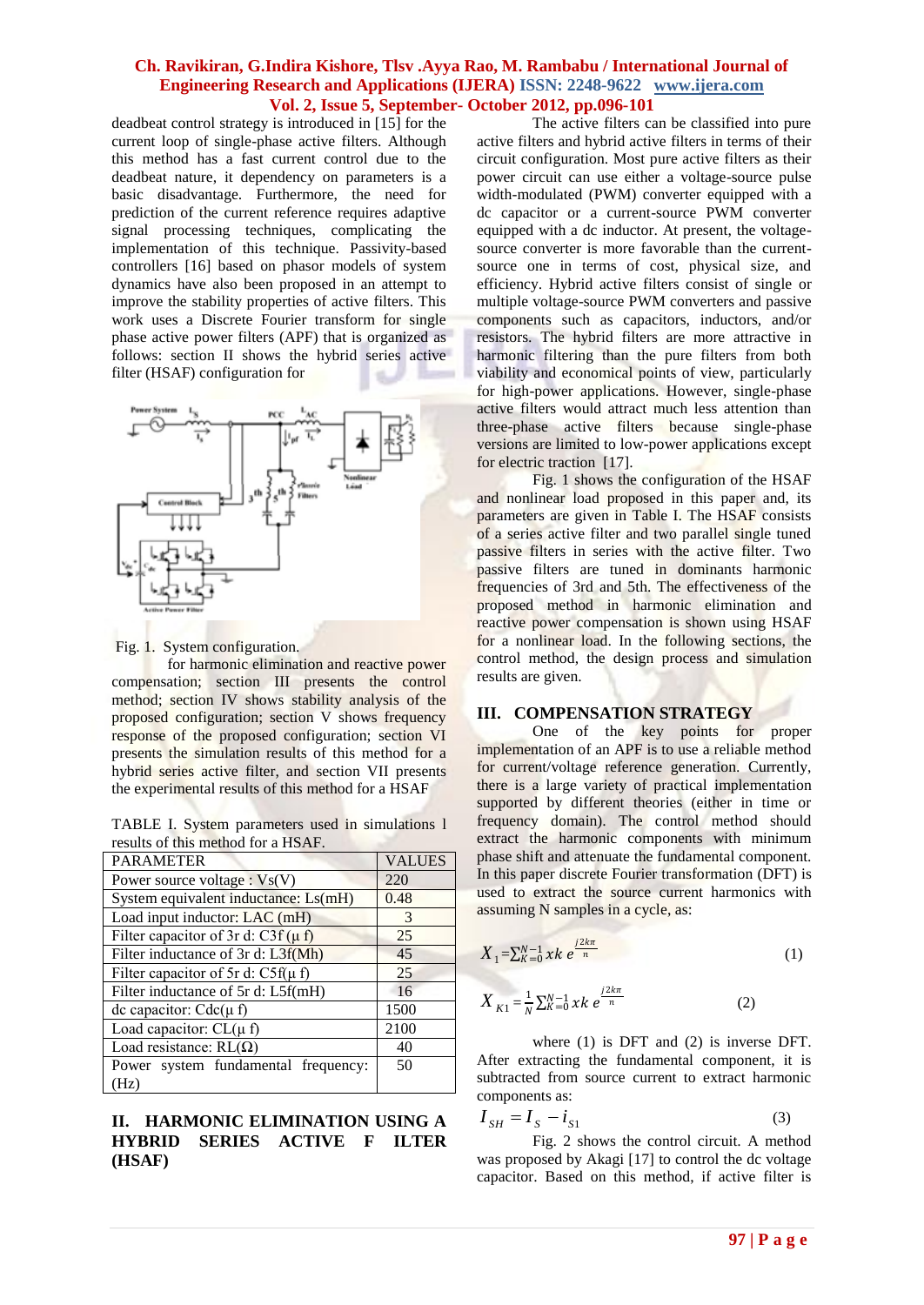ú.

along the passive filter, an extra voltage reference should be added to q component. As seen in this figure, a component with 90 degree lead the load terminal voltage is added to reference voltage in order to control the dc link voltage capacitor.



Fig. 2. Control circuit of hybrid series active filter.

### **IV**. **SYSTEM STABILITY ANALYSIS**

Fig. 3 shows whole system block diagram. Active filter shows zero impedance against fundamental component of the source current while it shows high impedance against harmonics. In Fig. 3, analog to digital converters in control circuit give rise to some delays in system. Also, it takes some time to extract harmonic components by the microcontroller. Assuming all the delays in the system as  $\tau$ , Fig. 4 shows the system control diagram. So, the open-loop transfer function will be as:

$$
G(S) = \frac{K}{SL + ZF} e^{-ST}
$$
 (4)

Eqs. (4) Represents that if  $\tau$  is zero, the system will always be stable. However, the existence of noise is unavoidable.



Fig. 3. Block diagram of the whole system.



Fig. 4. Control diagram of the system with constant delay τ

From the diagram relationship between system critical time  $(\tau)$  and system impedance in different values of K. Asseen in this figure, as K increases, the system critical time decreases to avoid instability; however, the source current THD decreases.

# **V. FREQUENCY CHARACTERISTIC OF THE SYSTEM**



Fig. 5. Harmonic equivalent circuit of single phase System

Single phase harmonic equivalent circuit of the power system, shown in Fig. 1, is demonstrated in Fig. 5. In this figure, the voltage source harmonics are modeled by  $V_{sh}$ , is in series with the Thevenin impedance (Zs) of the power system. Also, nonlinear load is a diode rectifier by a resistive capacitive load on its output. This load has usually a voltage source characteristic because an inductor is on rectifier input and this makes it as a current source type load characteristic The load is modeled by harmonic voltage VLhv in series with inductor LAC. The series active filter behaves as a damping resistor which can eliminate resonance between the parallel passive filter and the source impedance. It also prevents flowing of harmonic currents to the power source by presenting zero impedance at the fundamental frequency and a high resistance K at the power source or load harmonics. So, the series active filter can be modeled by a resistor, K, and its output reference voltage as:

$$
V_{af} = K I_{SH} \tag{5}
$$

where Ish is the harmonic current flowing from the power source, produced by both the load harmonic current (ILh) and the power source harmonic voltage (VSh). Consequently, from the model shown in Fig. 5, the harmonic current ofthe power source is calculated as:

$$
I_{SH} = \frac{Z_{PF}}{Z_S + Z_{PF} + K} I_{LH} + \frac{V_{SH}}{Z_S + Z_{PF} + K}
$$
 (6)

where Zs and Zpf are power source and passive filter equivalent impedance, respectively. Based on (6), when K is large enough greater than Zs and Zpf, the power source harmonic currents will be equal to zero (ISh=0). In fact, in this case the source impedance (Zs) has no impact on the parallel passive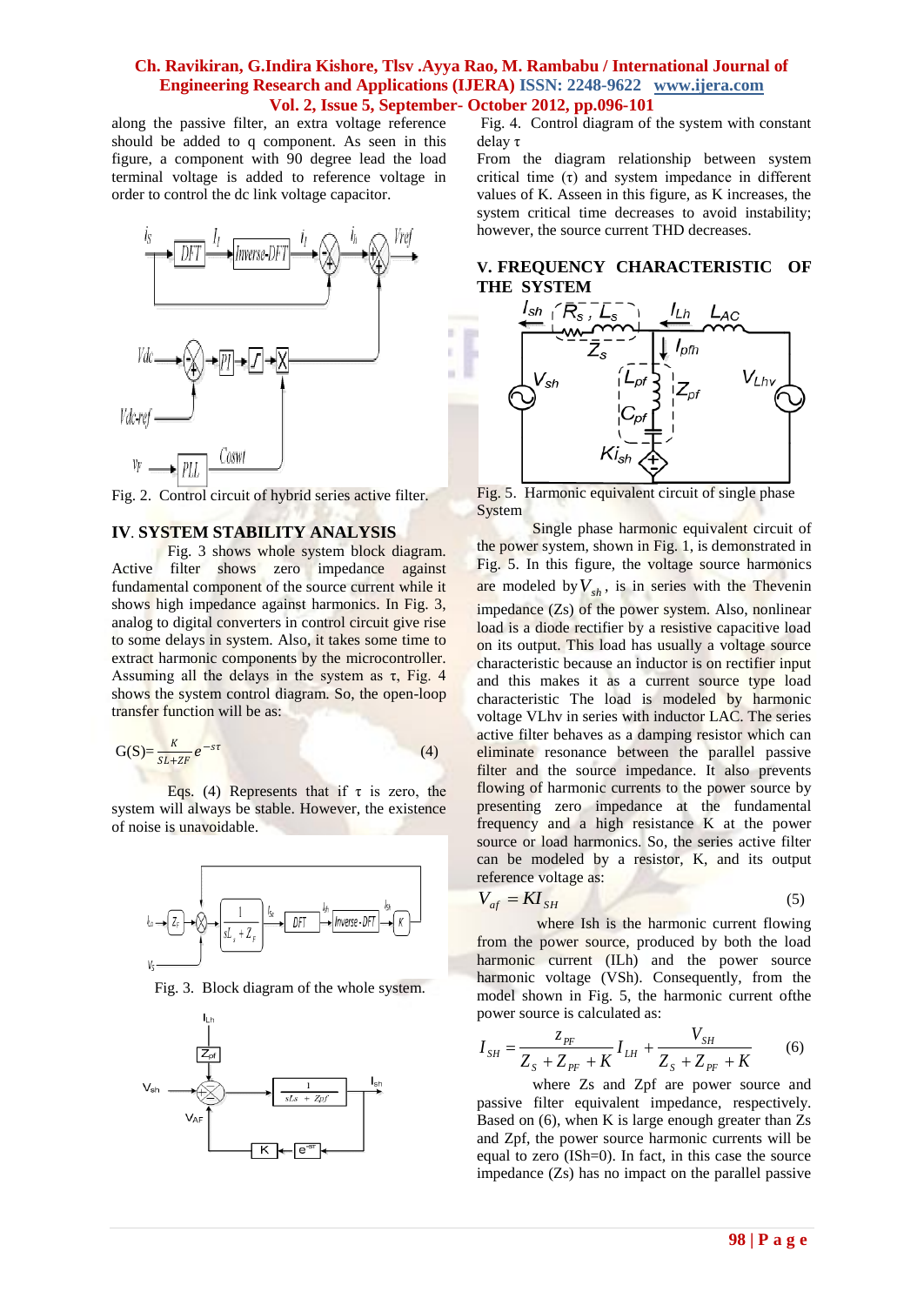filter characteristic, and the power source current harmonics will completely be eliminated. If the power source voltage harmonics (VSh) is not considered, the load current will be divided between the passive filter and the power source; in this case, the ratio between the power source harmonic current and the load harmonic current is:

$$
\frac{I_{SH}}{I_{LH}} = \frac{Z_{PF}}{Z_{S} + Z_{PF} + K}
$$
(7)

when the series active filter is used along with the passive filter, since the series active filter behaves as a damping resistor, there is no resonance in the system.





Fig. 6. Simulated waveforms of compensated system with passive filter

#### **VI. SIMULATION RESULTS AND DISCUSSION**

Harmonic elimination and reactive power compensation by HSAF is shown in this section through simulation. A HSAF with the process presented above is simulated in MATLAB. In this simulation two single tuned passive filters were used with the parameters given in Table I. Fig. 6 shows the simulation results when the active filter is in offline mode. The power source current THD (iL) without compensation is calculated about 74 %. Also, in passive filter compensation mode, the THD of the power source current (is) decreases from 74% to about 43 %. Yet, this value has not been below the recommended value in standards such as IEEE

519-1992 [21] and IEC61000 [22]. To decrease the value of the THD, the active filter is emplo-yed with the dc capacitor voltage of 84 V. Fig. 7 shows the simulation results in this case. The THD of the power source current (is) decreases from 43% in off-line active filter mode to about 4.9 % in on-line active filter mode.

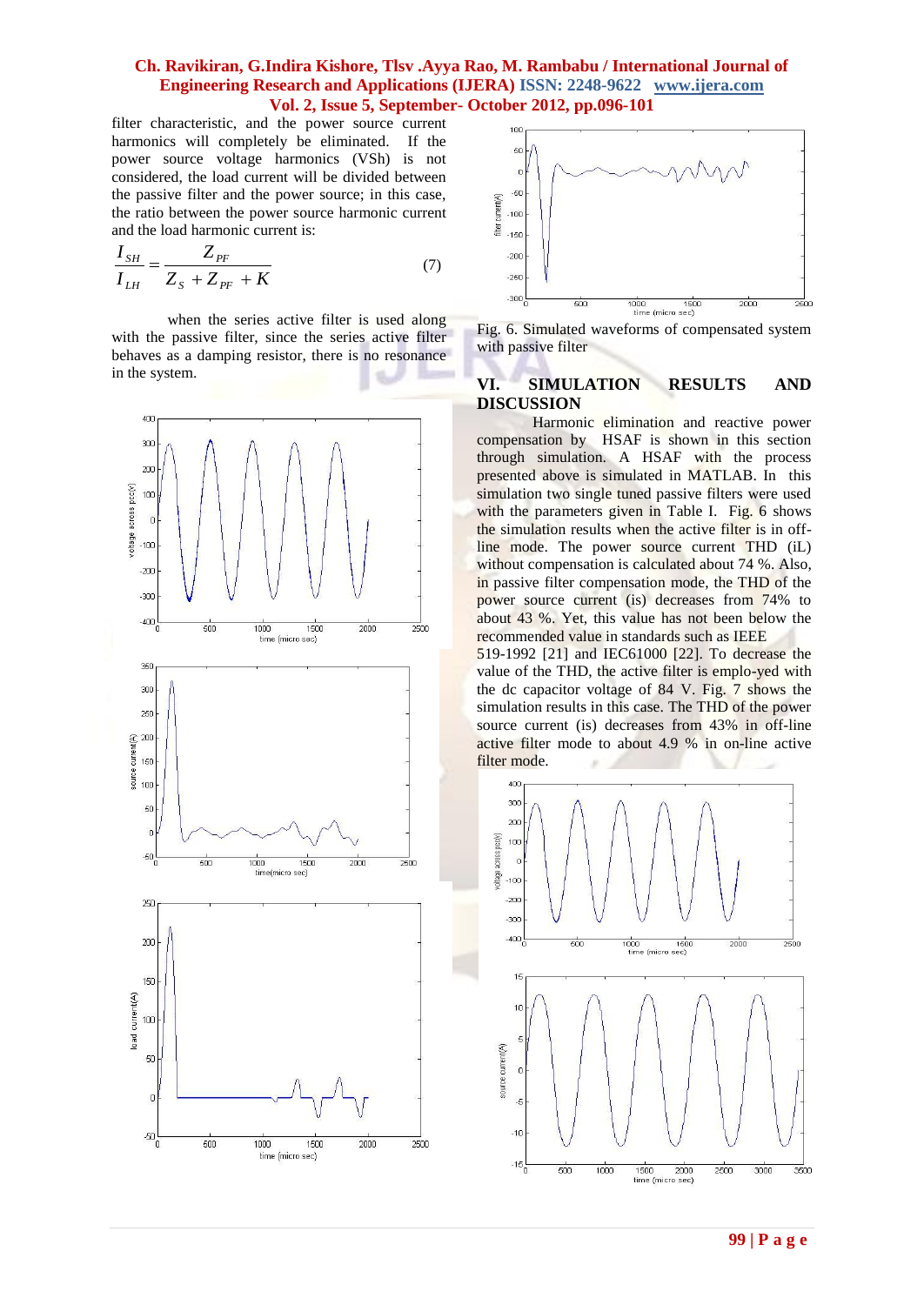×

ü



Fig. 7. Simulated waveforms of the compensated

#### **VII. CONCLUSION**

This paper presents a fully digitally controlled HSAF for harmonic elimination and reactive power compensation in a single phase system with a control method for series active filter. This method is applicable in both single and three phase systems. The main advantage of the presented series active filter is that its filter's power rating is 10% of the load making it a cost-effective solution for high power applications. The performance of the proposed control method is simulated for a HSAF. The simulation results show the effectiveness of the presented method.

#### **REFERENCES**

- [1] B. Singh, A. Chandra and K. Al.haddad, "Hybrid Filters for Power Quality Improvement," IEE Proc. Gener. Transm. Distrib., vol. 152, pp. 365 - 378, no. 3, May 2005.
- [2] Fang Z. Peng, "harmonic sources and filtering approaches," IEEE Industry Applications Magazine, vol. 7, pp. 18 – 25, Jul. /Aug. 2001.
- [3] J. C. Wu and H. J. Jou, "Simplified control method for single-phase active power filter," Proc. Inst. Elect. Eng., vol. 143, pp. 219 - 224, no. 3, May 1996.
- $[4]$  H. L. Jou, J. C.Wu, and H. Y. Chu, "New single-phase active power filter," Proc. Inst. Elect. Eng.—Electr. Power Appl., vol. 141, pp. 129–134, no. 3, May 1994.
- $[5]$  C. Y. Hsu and H. Y. Wu, "A new singlephase active power filter with reduced energy-storage capacity," Proc. Inst. Elect. Eng.—Electr. PowerAppl., vol. 143, pp. 25– 30, no. 1, Jan. 1996.
- [6] J. Barros, E. Perez ," An Adaptive Method for Determining the Reference Compensating Current in Single-Phase Shunt Active Power Filters," IEEE Trans. Power Del., vol. 18, pp. 1578 – 1580, no. 4, Oct. 2003.
- [7] M. Karimi-Ghartemani, H. Mokhtari, and M. R. Iravani, "A signal processing system for extraction of harmonics and reactive current of single phase systems," IEEE Trans. Power Del., vol. 19, pp. 979–986, no. 3, Jul. 2004.
- [8] M. K. Ghartemani and M. R. Iravani, "A nonlinear adaptive filter for online signal analysis in power system: application," IEEE Trans. Power Del., vol. 17, pp. 617– 622, no. 2, Apr. 2002.
- [9] L. Zhou and Z. Li, "A novel active power filter based on the least compensation current control method," IEEE Trans. Power Elec., vol. 15, pp. 655–659, No. 4, Jul. 2000.
- [10] M. Welsh, P. Mehta, and M. K. Darwish, ―Genetic algorithm and extended analysis optimization techniques for switched capacitor active filters - Comparative study," Proc. Inst. Elect. Eng.—Electr. Power Appl., vol. 147, pp. 21–26, no. 1, Jan. 2000.
- [11] M. El-Habrouk and M. K. Darwish, "A new control technique for active power filters